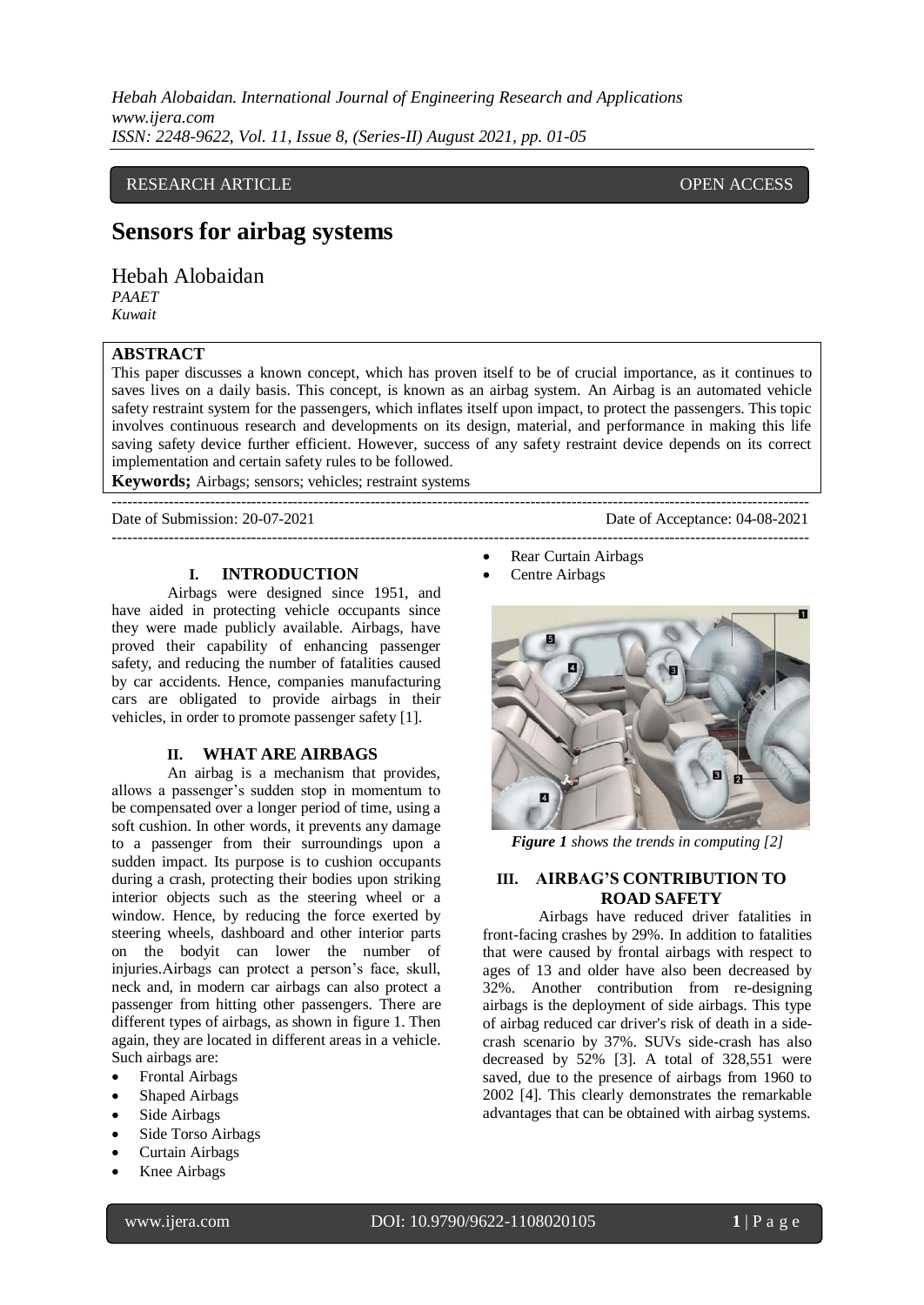# **IV. HISTORY OF AIRBAGS**

with John W. Hetrick fromNewport, Pennsylvania. Based on his personal experience in an accident, he thought of a mechanism that would prevent passengers from being forced into the dashboard upon an accident. After weeks of designing, he filed his patient on August the fifth, 1952 for his design named "safety cushion". A year later receiving his US patent #2,649,311 on August 18, 1953. Several months before Hetrick's patent, a German inventor named Walter Linderer, applied an airbag patent. It was however, granted after Hetrick's patent, which is shown in figure 2.

#### *Figure 2 Shows Hetrick's patent [5]*



Companies such as Ford and General Motors started experimenting with air bag designs in the late years of 1950's. As a result of experimenting with their designs, they realised that there were two main issues, that would have needed to be resolved. These first issue was the ability to detect a collision in a reliable and accurate manner, while the second issue was the ability to inflate an airbag within forty milliseconds. Ford and General motors, realised that these issues were troublesome to overcome, and in an attempt to save on time and man power, they eventually lost interest in the concept and stopped their tests. Another issue that was discovered was, that airbag mechanism could cause injuries, which also needed to be avoided. This was followed by a ground breaking discovery invented by AllenK. Breed, with his electromechanical sensor. His sensor was based on a mechanical sensor with a ball-intube mechanism, used to detect a crash. It consists of a steel ball attached to a tube via a magnetic force applied by a magnet. When a crash occurs, the ball would free itself from the magnet, and roll into a tube, which allows it to come in contact with an electrical circuit. When the steel ball comes in contact with the circuit, it releases the airbag. Breed's airbag system managed to inflate an airbag

within 30 milliseconds through an explosion, utilising sodiumazide [6]. Figure3, shows the airbag exploding through the utilisation of sodium azide. This was then used for the first time by Breed's corporation on a Chrysler vehicle. According to Breed's New York Times obituary Breed continued his innovation with numerous patents for improvements, helping to turn Breed Corporation into one of the world's largest suppliers of car safety systems [7].



*Figure 3 Shows a deploying airbag [7]*

In 1999, Breed was the third-largest supplier of automotive safety systems in the world, with sales of \$1.4 billion, Mr. Breed was inducted into the Automotive Hall of Fame in Dearborn in that same year, as an appreciation for his electromechanical air bag sensor, set off by an electromechanical sensor, a precursor of the electronic sensors in our market today[8].

## **V. HOW WAS THE AIRBAG REVOLUTION ACCOMPLISHED**

Everything is related to the laws of physics. So is the concept of an airbag system, which is controlled by the laws of motion. A moving object has *mass*and *velocity*. The product of these two principles, is *momentum,* anything that has a momentum has *kinetic energy*. The heavier the car, and the faster it is moving, the larger the kinetic energy is. This energy affects everything travelling with the object, and as soon as a moving object stops, this kinetic energy needs to be released. This principle is after Newton's first law of physics, which mentioned that things that are moving, will tend to move until something of an equal force or greater stops them. Even with the restraining functionality of a seatbelt, a passenger's head will still move due to the kinetic energy, while the body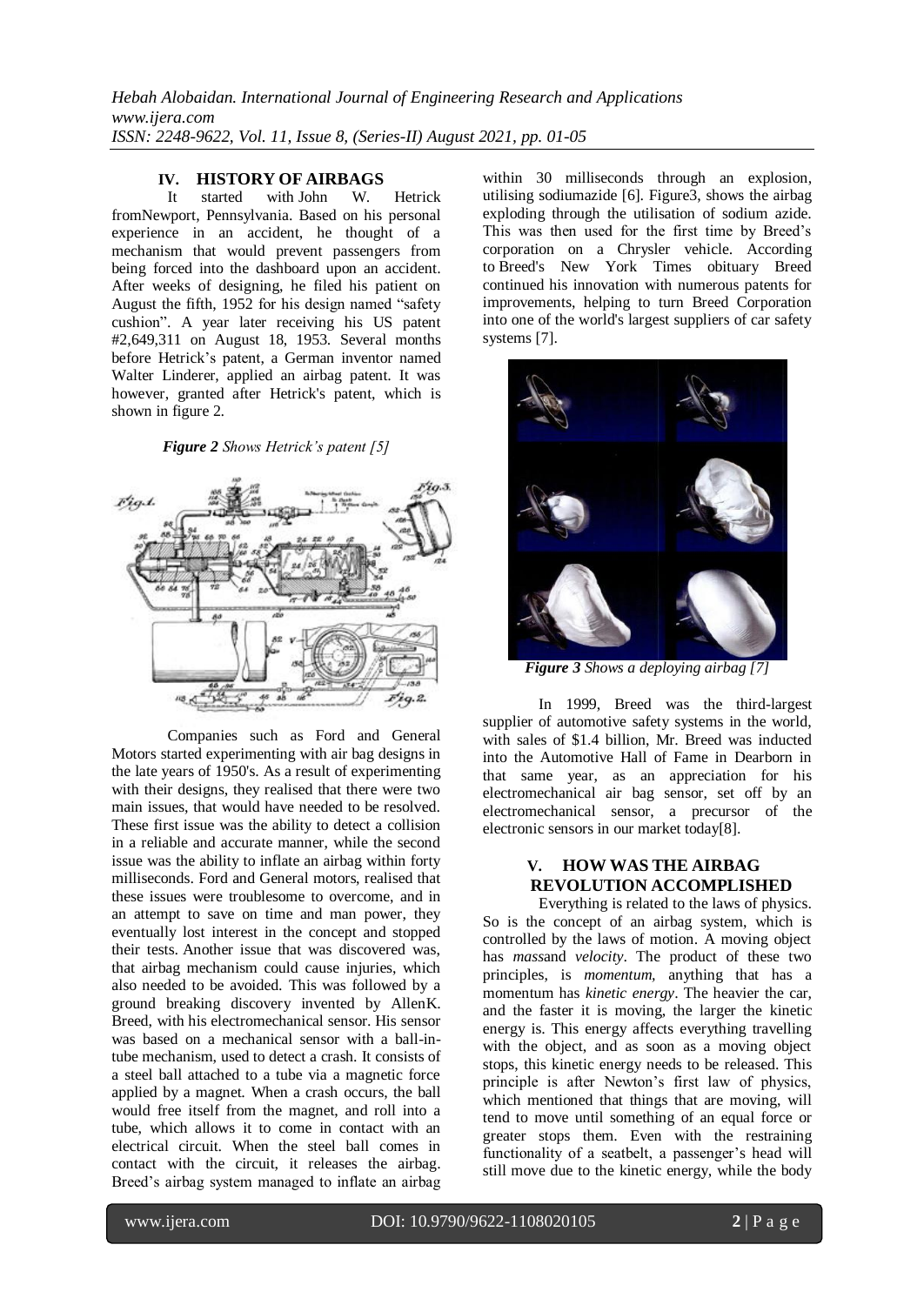*Hebah Alobaidan. International Journal of Engineering Research and Applications www.ijera.com*

*ISSN: 2248-9622, Vol. 11, Issue 8, (Series-II) August 2021, pp. 01-05*

is restrained. This is where the functionality of an airbag fits in. Hence, the airbag needs to reduce the effect of the kinetic energy of the occupant. This is accomplished in two major ways;

**a)** by the increase of the time interval for the force that was being applied on the occupant, allowing the body's momentum to come to an end slower.

**b**) by spreading the force of impact over a larger area of the body, hence reducing the intensity of the impact.

## **VI. AIRBAG SYSTEM WORKING PRINCIPLE**

Vehicle occupants rarely know how their airbag system works. In fact, upon informing individuals that, if an unfortunate accident may happen, his life would depend on the performance of a chemical explosion, they would certainly be shocked. An airbag system consists of three main parts, which are shown in figure 4, and listed below: *1. Sensing Unit (Sensor)*

A Sensor is also known as atransducer; it produces a signal (commonly electric) from the process being monitored which can be used as an indicator of the magnitude of the input quantity. These sensors are placed in various locations to indicate different changes in properties.

*2. Electronic controller unit*

Receives important information from the sensing unit. Such information provides the type of collision, the angle of the collision, and the severity of the impact. This information is then diagnosed into an algorithm which has a set of requirements that need to be met. Once these requirements are met, it considers the crash dangerous, it triggers the airbag module to inflate the airbag. Such a condition is known as the airbag's triggering threshold. These sensors are calibrated for each specific vehicle, dependent upon the unique vehicle characteristics, provided by the manufacturer. This also includes the specific characteristics that come with different sensors, which different algorithms used. Hence, it is quite difficult to determine the trigging characteristics. However, vehicle manufacturers always set a velocity threshold for airbag deployment, which varies among vehicles. The actual value of these velocities varies for each vehicle. A possible example of this air bag velocity threshold is shown Figure 4 shows an example where any impact below 8mph would not deploy the air bag, while any impact above 14mph would. However, theyare in between is the "may deploy" range, where the deployment of the airbag, is strictly impact dependent [p].



*Figure 4Shows airbag threshold [10]*

## *3. Airbag module*

The airbag module contains a light, yet durable fabric that makes up the airbag. This module also contains the airbag's inflation mechanism, and is located in the steering wheel. This component remains idle unless a signal is given by the electronic control unit, allowing it to deploy. Upon deploying it rapidly fills up, and spreads over a wide area, absorbing the impact it takes of the passenger. Thus, allowing the passenger's impact to be reduced over a period of time, on a large surface.

## **VII. SENSOR TYPES**

It is important to mention that an automated restrain system does not rely on one single sensor. This is not the case, as accidents come in different forms, scenarios, different angles of impact and at different speeds. Thus, the need of a variation of interconnected sensors to inform the electronic controller of the type of impact and location of impact. This is why, there are several sensors in modern airbag systems. There are two main types of airbag sensors, mechanical and electronic. The different types of sensors used in airbag systems are; accelerometer sensors, gyroscope sensors, weight sensors and ball-in-tube. Due to modern electronics such sensors come in small sized circuits, which can be placed freely in a vehicle. Two important sensor types are:

## *1. Mass-type sensor*

This type of a sensor is fitter to the front side of the vehicle, where direct collisions are more likely to occur. The sensor is located within the engine of the vehicle, and another similar sensor is located in the passenger's area of the vehicle. The second sensor is known as the safety sensor, and it determines how dangerous the impact is. Based on the intensity of the impact, the sensor decides if the impact exceeds the threshold level. Such sensors are also known as; inertia sensors. Inertia sensors working mechanism is related with the changes of acceleration in a moving vehicle. As soon as it detects a decrease, it generates an electrical signal. This sensor is illustrated in figure 5. This figure shows that when the car comes to a sudden stop in motion due to an accident. The sensing mass is forced forward, due to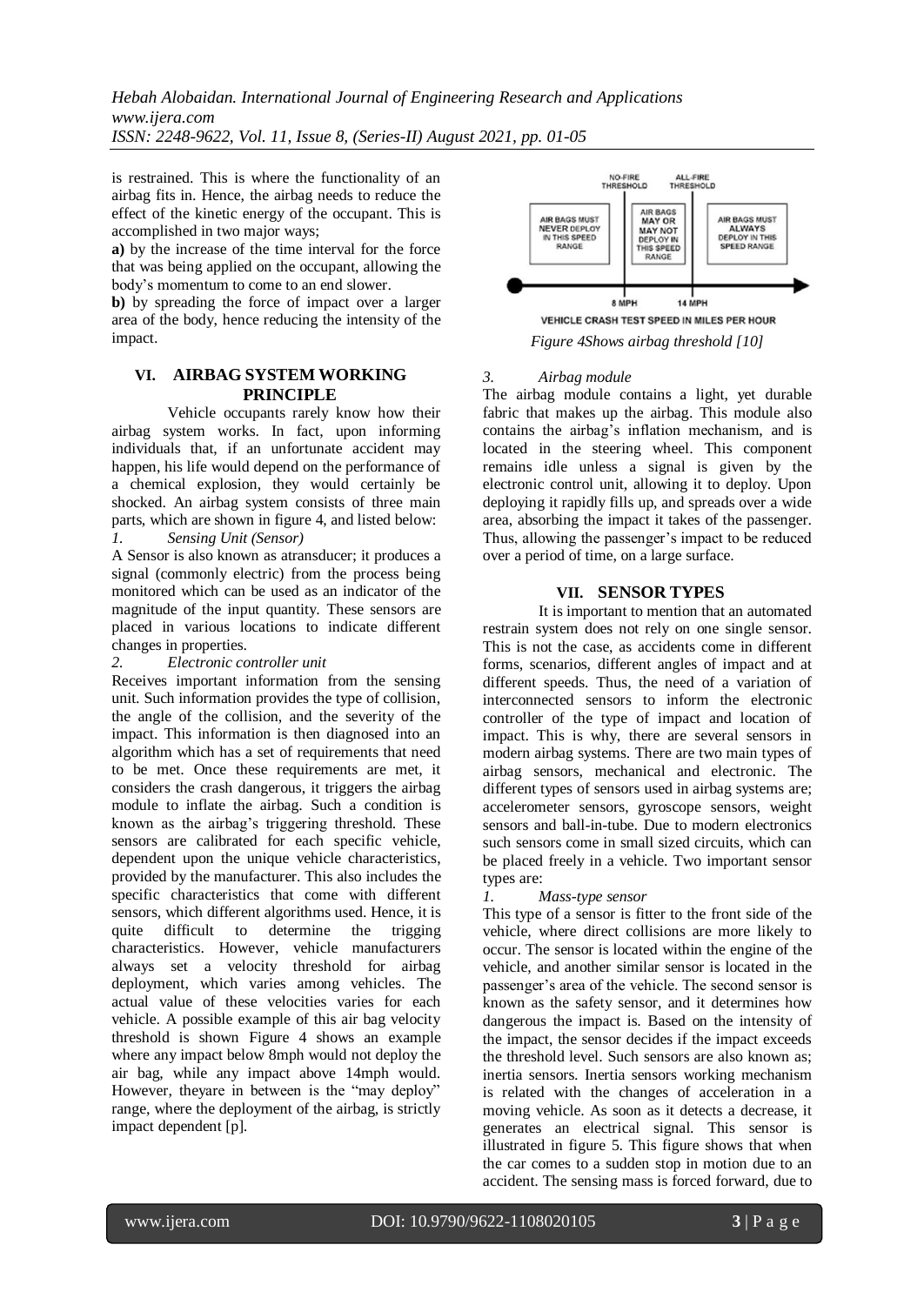its momentum. It is forced into the gold-plated contacts, and as a result, the ball comes into contact withthe electrical terminals at either side of the metal ball. This prompts the controller unit, of a collision.



*Figure 5Mass-type sensor [11]*

#### *2. Roller-type sensor*

A weight is connected to a spring made of coil. Upon an impact, the weight will be forced to move forward, which increases the tension on the spring. This allows it to manipulate the electrical circuit, that closes the sensor's contact. In this sensor, the sensor must be activated in order to close the electrical circuit. This only allows the deployment of the airbag. Figure 6, depicts a roller type sensor.



*Figure6 roller-type sensor [11]*

### **VIII. INJURIES AND LIMITATIONS**

There has been a lot of controversy about whether airbags, are in fact dangerous. It is important to realise, that airbags are a supplementary system that works together with seatbelts. They're specifically designed in such a way, that the soft cushion expands on a distance near to the driver's natural position during a crash. This is of course, close to the seat itself due to the restrain provided by the seatbelt. In such a scenario, the passenger's face lands on the soft part of the cushion normally and avoids any kind of injuries due to the airbag. If this is not the case, then it is usually when the driver is not wearing his seatbelt. In this scenario, the driver is forced forward, closer to the steering wheel, where the airbag may deploy against his face, causing him an injury.

This is also the case when children are the passengers. Airbags are designed for adults, which means that they can be dangerous for younger passengers, whom are smaller in size. Hence, younger passengers are forced by traffic laws to embark the backseats of a vehicle. If an airbag comes into contact with a younger passenger, it may cause a serious injury, where in severe situations, it can be fatal. The dangers of an airbag can be fatal in the following cases [12]:

- An infant in a rear-facing car seat
- A young child riding in front on an adult's lap
- A child riding without a seatbelt.
- Adriver sitting close to the steering wheel.
- Any passenger sitting very close to the dashboard.

## **IX. FUTURE OF AIRBAGS**

The future of airbags is promising. This can be concluded from the advancements made over time. Sensor have developed and inflatable airbags themselves have developed as well. This contributed to the overall performance of airbag systems. Other factors such as the development of technology will participate as well. It is anticipated that the next generation of devices will also incorporate the entire airbag deployment circuitry that in a single chip. With the rise of nanotechnology, it is only a matter of time until such sensors become integrated with the entire exterior of the car. A similar example can be seen from figure 6, as it shows cars with external airbags. This was cars avoid receiving damage as well. In fact, it also secures the life if the pedestrians surrounding the vehicles.



*Figure7 External airbags [13]*